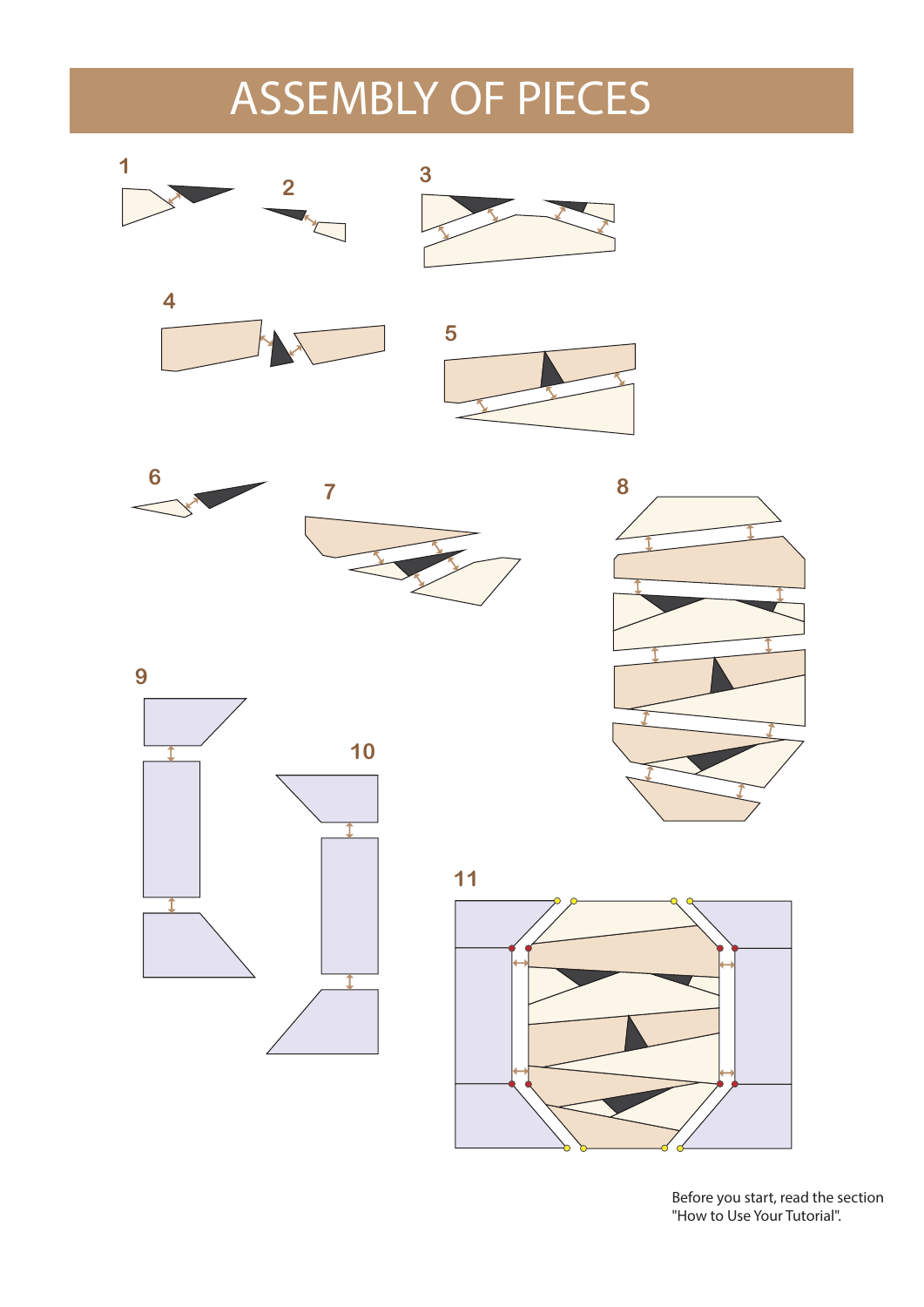

1 2 12" PATTERN: part1

SCALE 1:1



When printing the paper copy of the pattern choose in printer's settings «actual size (full size, 100%)». I recommend to use a color printer.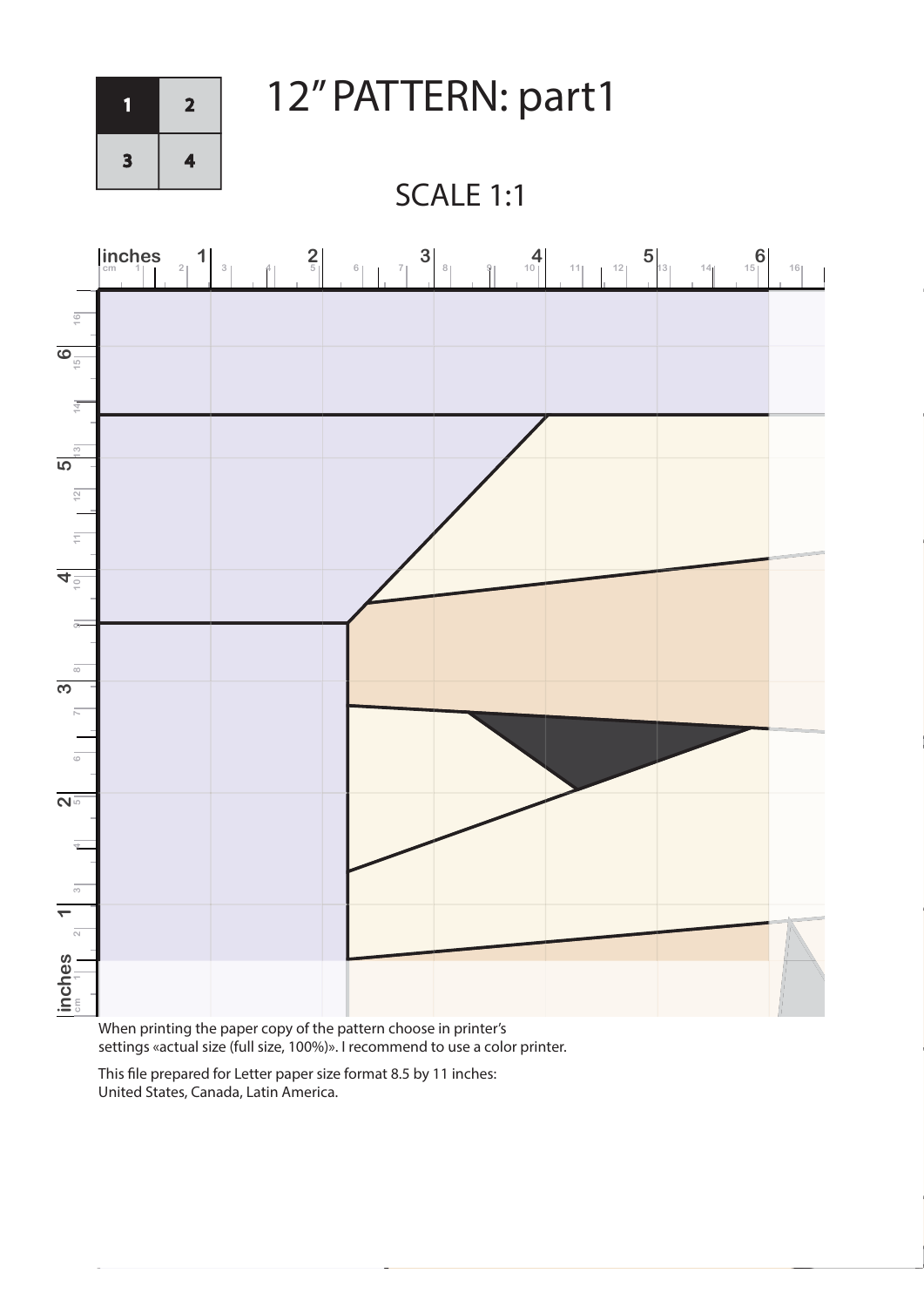

1 2 12" PATTERN: part2

## SCALE 1:1



When printing the paper copy of the pattern choose in printer's settings «actual size (full size, 100%)». I recommend to use a color printer.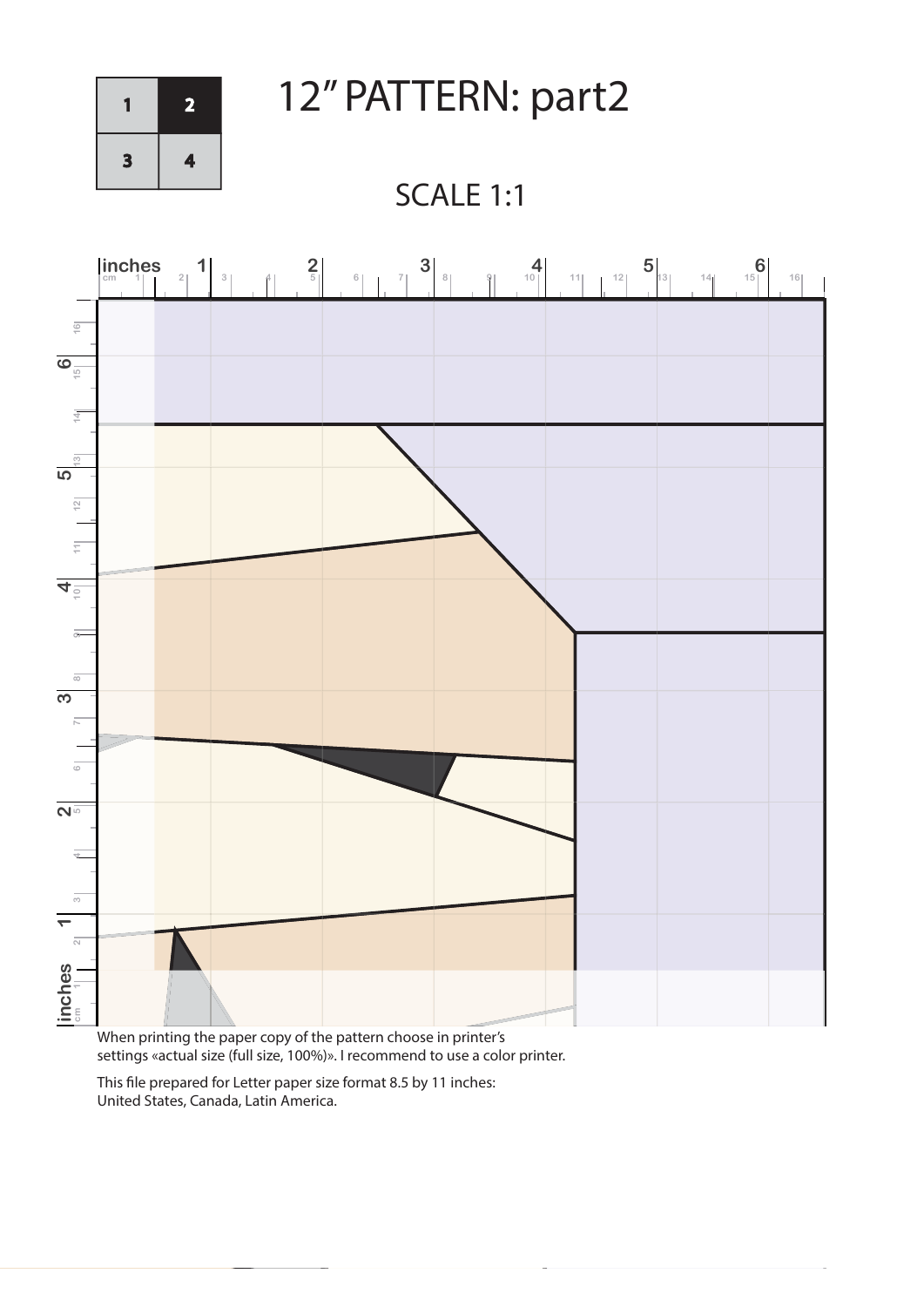

 $\overline{1}$  2 12" PATTERN: part3

SCALE 1:1



When printing the paper copy of the pattern choose in printer's settings «actual size (full size, 100%)». I recommend to use a color printer.